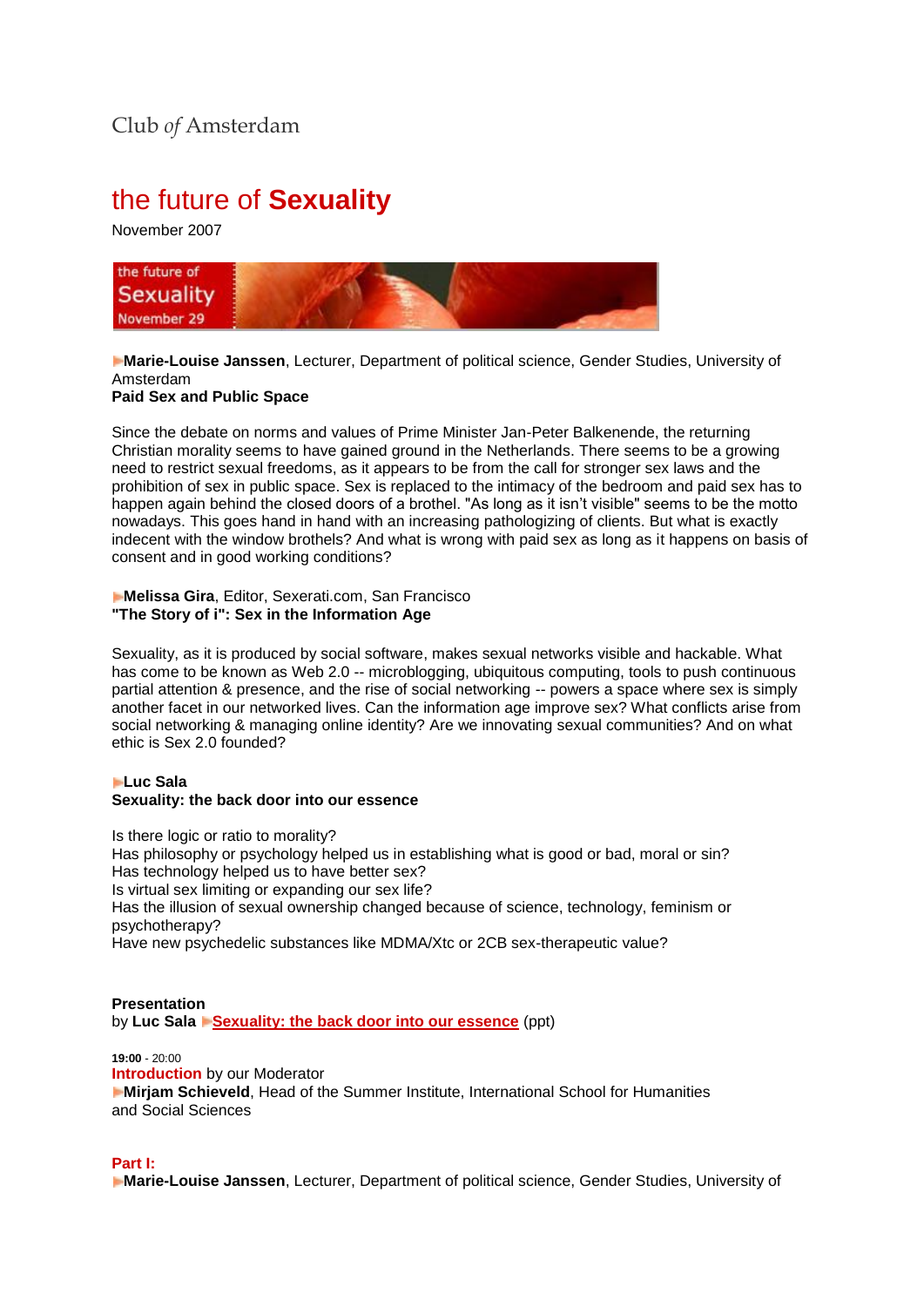Amsterdam **Paid Sex and Public Space**

**Melissa Gira**, Editor, Sexerati.com, San Francisco **"The Story of i": Sex in the Information Age**

**Luc Sala Sexuality: the back door into our essence**

20:00 - 20:30 Coffee break with drinks and snacks.

20:30 - 21:15 **Part II:** Open discussion



#### **Marie-Louise Janssen** Lecturer, Department of political science, Gender Studies, University of Amsterdam

Marie-Louise Janssen (1966) studied Cultural Anthropology at the University of Amsterdam. After finishing her study she has worked extensively on prostitution and human trafficking. She is the co-founder of the Foundation Esperanza, a Colombian/Dutch foundation for the prevention and combating of human trafficking from Latin America to Europe. She obtained her PhD at the University of Amsterdam in 2007 with a thesis entitled: *Sex workers on the Move. Latin American women in the European Prostitution*. At the moment she is teaching at the University of Amsterdam gender and sexuality studies. Her research interests currently include Dutch Prostitution and the Sex Industry. [http://home.medewerker.uva.nl/m.p.c.janssen](http://home.medewerker.uva.nl/m.p.c.janssen/)



**Melissa Gira** Editor, Sexerati.com, San Francisco

Melissa Gira *(and though the name is as much a tag as a name, the last can be pronounced "gee*rha") is a writer, sex futurist, and human rights advocate. She is the editor of **Sexerati**, the awardwinning blog about smart sex, produces [The Future of Sex](http://sexerati.blip.tv/) video podcast, writes on sexual education & pleasure for [Good Vibrations,](http://www.goodvibes.com/) and is the co-founder of the sex worker rights blog [Bound, Not](http://www.boundnotgagged.com/)  [Gagged.](http://www.boundnotgagged.com/) She is also a correspondent for Gawker Media's [Gridskipper](http://www.gridskipper.com/) and [San Francisco](http://sf.metblogs.com/)  [Metroblogging.](http://sf.metblogs.com/)

Her work has appeared in print in *[\\$pread](http://www.spreadmagazine.org/)* [magazine,](http://www.spreadmagazine.org/) in the forthcoming [WHORE! magazine,](http://www.whoremagazine.net/) and in the anthologies [Best Sex Writing 2008](http://www.amazon.com/dp/1573443026?tag=clubofamsterd-20&camp=0&creative=0&linkCode=as1&creativeASIN=1573443026&adid=1CNS35EKCGT6KCMVJS4F&) (Cleis Press) and [Dirty Girls](http://www.amazon.com/dp/1580052517?tag=clubofamsterd-20&camp=0&creative=0&linkCode=as1&creativeASIN=1580052517&adid=18APSFNXZ165KWQCXVWE&) (Seal Press).

Currently, Melissa is the Development Coordinator and Social Media Consultant fo[r St. James](http://www.stjamesinfirmary.org/)  [Infirmary,](http://www.stjamesinfirmary.org/) a free community health care clinic for sex workers and their partners, and has consulted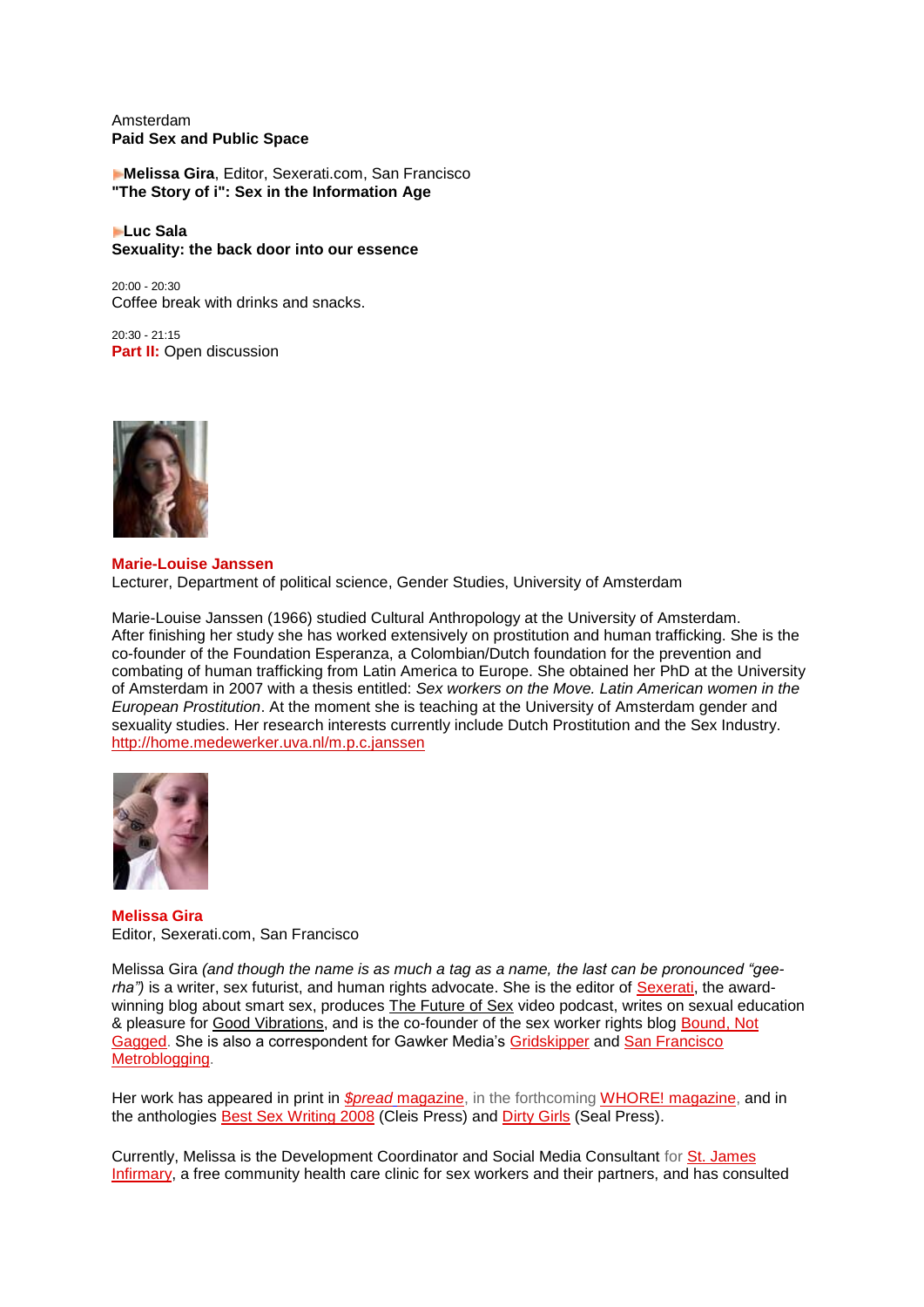for the [Desiree Alliance,](http://www.desireealliance.org/) [Center for Sex and Culture,](http://www.sexandculture.org/) and the Open Society Institute's [Sexual Health](http://www.soros.org/initiatives/health/focus/sharp/)  [and Rights Project](http://www.soros.org/initiatives/health/focus/sharp/) (with the [Tactical Tech Collective\)](http://www.tacticaltech.org/) in creating peer-based trainings in how to use information and communications technology for advocacy.

Other sex/tech notorieties include having been one of the first wave of [webcam girl](http://www.beautifultoxin.net/) performance artists, delivering the first [podcasted orgasm,](http://melissagira.libsyn.com/) and promoting "prostitution hacks" from Silicon Valley to Scandinavia as part of [The Aphrodite Project.](http://www.theaphroditeproject.tv/)

She fully unpacked three times in the last year and would much rather work out of her purse-sized office: cell phone, wireless keyboard, and dv camera, wherever a cheap GPRS signal and fancy boots can take her.

Melissa is based in San Francisco. [www.melissagira.com](http://www.melissagira.com/)



#### **Luc Sala**

His activities span from ICT businesses to esoteric poetry, he wrote a dozen books and engages in many cultural, scientific and entrepreneurial activities. Recent projects include solar crisis and magic wands.

On this very deep site of thousands of pages of texts, books, poems and imagery you will find archives and references to his Dutch language computer magazines (6000 articles), columns and mostly Dutch (and some English) articles about new age/edge, the Ego 2000 new age magazine (80 articles), the complete text of books about Virtual Reality (with contributions of JP Barlow, Leary, Lanier), magic mushrooms (Paddo's), Fire rituals, RSI (Carpal Tunnel Syndrome) and hundreds of columns about new media, computers, ICT, new economy, life in Amsterdam, rituals and religion. Also his poetry in English and Dutch, sometimes poems about actual and esoteric subjects.

Editor/producer of around 3000 hours of television programs between 1995 and 2001 for Kleurnet, including some 500 hours of personal interviews, travelogues, political commentaries, documentaries etc. Part of this material will be internet-broadcasted via Tribler, in cooperation with TUDelft.

Luc Sala will try to deal with questions in his presentation from the perspective of the psychological separation of essence and mask, inner child and personality. In his view our sex life is, for many, a backdoor into our deeper core, our shadow or wounded child and thus one of the few remaining effective portals into letting go of that mask. He uses an intuitive method to develop a model and to gauge the sexual preferences, inhibition and enjoyment levels, potential and other aspect of sexuality.

He has worked with intuitives, psychedelics, hypnosis, many forms of relational and psychotherapeutic work and believes that for many of us releasing the inner child by facing our (half) hidden sexual drives and problems will make us happier, healthier and live longer. His latest e-essay is titled ["The inner child that kills us"](http://www.net.info.nl/psyche.htm) offers a new view on psychotherapy and debunks myths about the use of NLP and other superficial methods that only adapt our personality mask and hardly deals with the deeper causes and traumas inside. [www.net.info.nl](http://www.net.info.nl/)